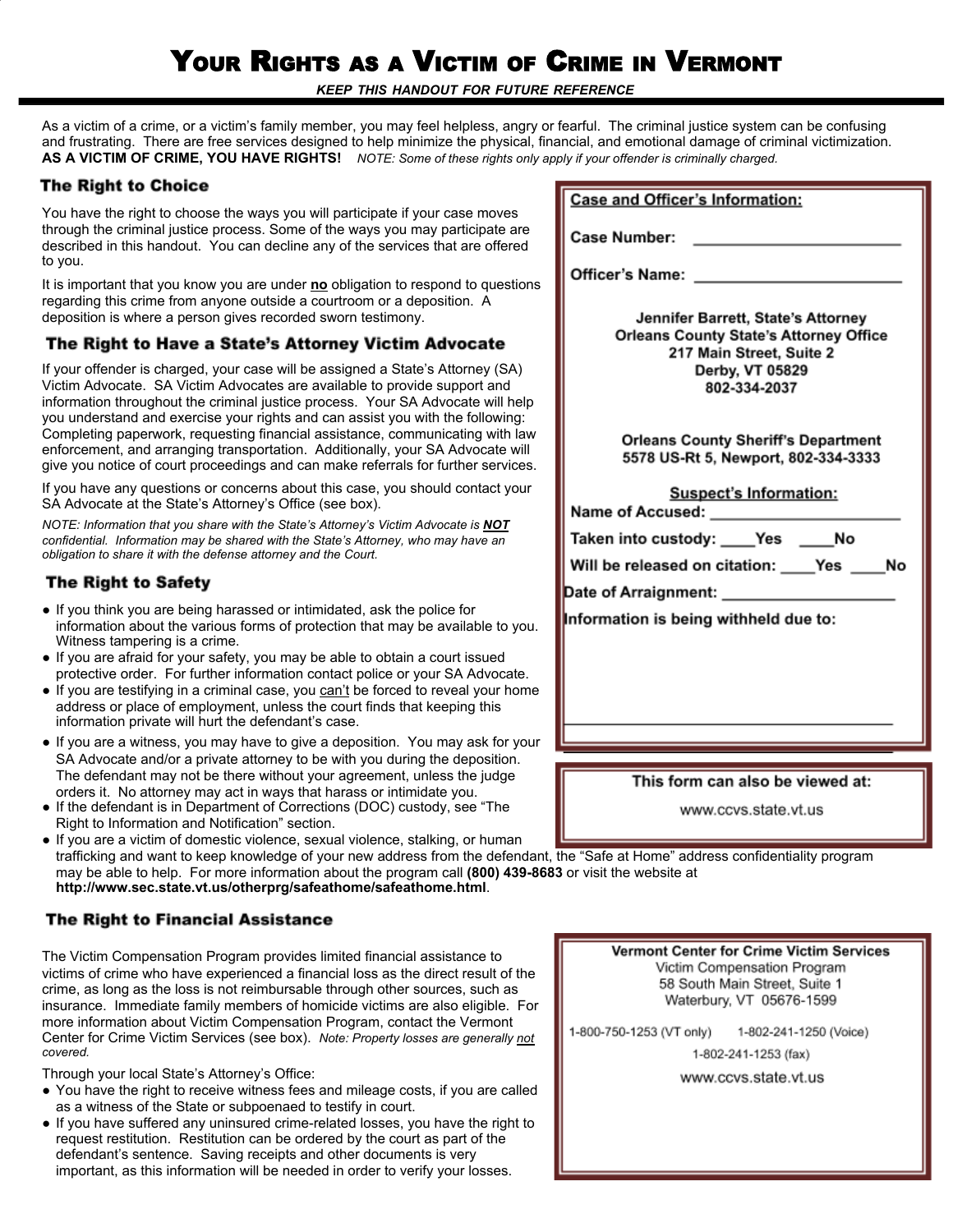## **The Right to Information and Notification**

#### **If your offender is charged, you have the right:**

- To be notified when any court proceeding is scheduled for this case.
- To be notified when a court proceeding has been cancelled or postponed, if your presence was requested at that hearing.
- To be notified of the conditions of release and issues concerning bail.
- To be notified of the sentencing date, if you asked to be notified.
- To be notified of the court's final decision and sentence.
- If a defendant is sent to prison, you can ask the Department of Corrections to notify you of the defendant's release, escape, recapture, death, pardon, or commutation of sentence. To make this request, call DOC's Victim Services Program at **(800) 810-1847**. Note: You will not automatically be notified if the defendant is moved to another correctional facility, or of his/her release date, or of a change in his/her *custody level. However you can locate the defendant by using the Vermont Automated Notification Service (VANS).*

#### **Additionally, you have the right to the following information:**

- Access to public records, related to this case, which are considered public under the law. To request these records, call the records division of the investigating police agency.
- Victims of sexual crimes have the right to receive information from the Vermont Sex Offender Registry. If requested, the Sex Offender Registry will notify you in writing if your offender changes his address. Forms for this request can be obtained from Vermont Center for Crime Victim Services. For additional information and to access the registry visit: **[http://vcic.vermont.gov/sex\\_offender](http://vcic.vermont.gov/sex_offender)**.

## If Your Offender is Charged, You Have the Right to Be Heard

- You have the right to come to the sentencing and address the Court. Your views must be heard and considered by the Court.
- If you are not at the sentencing hearing you may send a written or tape-recorded statement about the impact the crime had on you and how you feel about the sentence.
- If you are a minor, or unable to exercise your rights at sentencing, a family member, the SA Victim Advocate, or another representative may do so in your place.
- If the defendant is sentenced to jail, you may have the right to address the parole board prior to the defendant's release. To find out if you have this right, contact DOC's Victim Services Program at **(800) 810-1847**.

## **Information for Victims of Domestic and Sexual Violence**

Your local Vermont Network program (see box) supports victims and survivors of domestic and sexual violence. This support may include: free and confidential 24/7 hotline support, help with the legal system, financial and personal advocacy, medical advocacy, help finding emergency shelter, and assistance filing a protection order.

If you are being abused by a partner or family member, you can request a Relief from Abuse Order (protection order or RFA) from the Family Division of Superior Court. RFAs can be obtained 24/7 and may order your abuser to stop hurting you, leave your home, and grant you temporary custody of your children. An advocate can help you with this. After court hours call **(800) 540-9990**.

If you have been sexually assaulted or stalked by someone who is not a family member, an advocate can help you file for a Sexual Assault or Stalking Order which may order the perpetrator to stay away from you and/or stop contacting you. You can apply for these orders at Civil Court during regular court hours.

A violation of these orders is a crime and should be reported to the police. Orders are recognized across state lines.

## **Additional Information for Victims of Sexual Violence**

If you are a victim of sexual violence, an advocate can help you figure out your options. An advocate from your local Vermont Network program (see box) is confidential and can go with you to the hospital or to a doctor and can help you

### Domestic Violence 24-Hr Hotline: 1-800-228-7395

#### Sexual Violence 24-Hr Hotline: 1-800-489-7273

These hotlines are confidential with a few exceptions. If you have concerns about your confidentiality, talk to the hotline about your concerns first.

#### The local Network Program is:

The Advocacy Program Umbrella of Newport 63 East Main Street, #1 Newport, VT 05855 802-33-0148 (Hotline) 802-334-0148 (Office); 800-916-8645

Find more information about your nearest network program at www.umbrellavt.org

w.vtnetwork.org

get legal, police, and social services. *If you are a minor or are concerned about confidentiality, you may want to call the hotline anonymously.*

You have the right to request a Sexual Assault Nurse Examiner (SANE) at every hospital in Vermont. SANEs are trained in examining and treating injuries related to sexual violence. They can provide medical care, perform a sexual assault exam, give you information, and gather medical evidence which can be stored anonymously for up to 6 months while you decide whether to report the crime to the police. *If you are* minor (under 18 years of age), a SANE will be required to report the sexual violence to the Department for Children and Families (DCF).

If you are worried about being exposed to HIV as a result of a sexual assault, a SANE can perform an HIV screening, give you medication to prevent HIV infection, and refer you to a local infectious disease specialist. Medication to prevent HIV infection work best if taken within 48 hours (2 days) of a sexual assault. If you suspect that you were drugged with a predatory drug such as Rohypnol, GHB, or Ecstasy, a SANE nurse can test you for drug traces. It is important that you get tested within 24 hours for the most accurate results.

All of these services are free, except for drug testing. You do not have to have health insurance and any identifying information will be kept confidential. If you seek medical services from someone other than a SANE, you can still receive services for free. For more information, call the Vermont Center for Crime Victim Services Sexual Assault Program at **(800) 750-1213**.